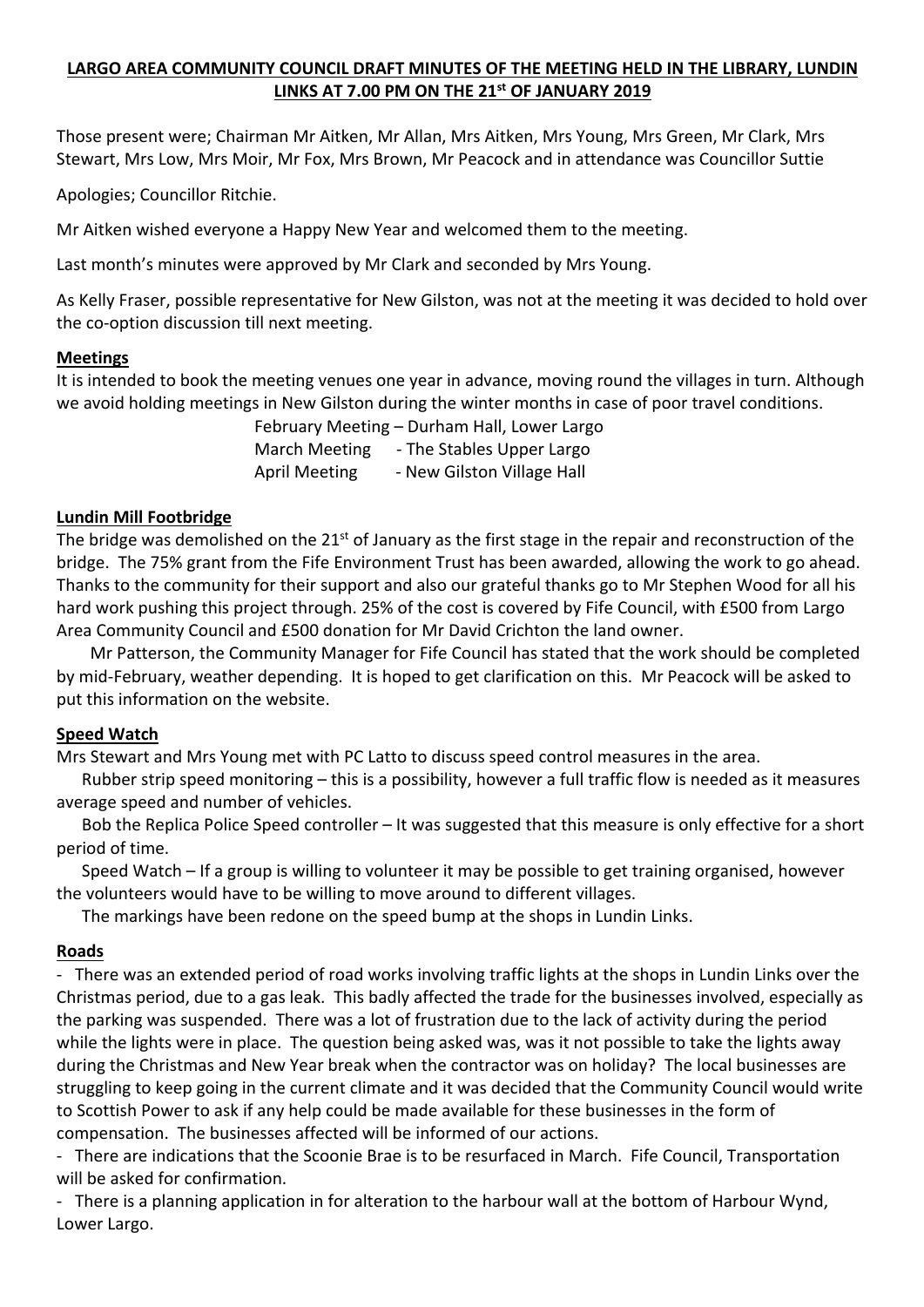### **Largo Arts Week 19th-28th July 2019**

It is hoped that the week will involve a variety of arts and representation from lots of local groups as well as individual artists. A representative from the organising committee has been invited to the next meeting. A few of the offered venues are; The Simpson Institute, Upper Largo, Homelands and St Davids. There are plans to include; painting, drawing, sculpture and lots more including music from The Glasgow School of Samba.

The Largo Area Community Council need to decide if we want to be involved.

Suggestions so far were; a raft race, treasure hunt on the beach to involve the children and getting back in contact with Robinson Crusoe Island, although this may be an ideal event to celebrate the 300<sup>th</sup> anniversary of the publication of the novel Robinson Crusoe by Daniel Defoe, which also happens this year.

### **Planning**

- 69 Leven Road, Lundin Links – 7-bedroom new build dwelling in gap site. Approved with a planning condition of single occupancy which should be closely monitored by Fife Council Planning.

- New Gilston, North of Law View, Main Street – Application has been withdrawn, not refused. It is hoped that the residents will keep on top of this.

- 19 South Feus – Extra parking refused.

### **Correspondence**

Lundin Homes – The completion of paths and roads will take place when the house building has been completed in the second half of 2019. 3 trees are to be planted.

Mr Fox and Mrs Stewart will liaise with Alan Spence – Lundin Homes concerning the building rubbish blowing into the Serpentine.

Lundin Links Hotel - The East Fife Mail asked for a statement from Mr Aitken as to the current position with the Lundin Links Hotel. Mr Aitken provided this and also got a statement from Mr Punler, the owner, stating that a contractor had been identified and that work would begin on the demolition of the back section of the hotel in approximately 10 weeks. Our MSP has also asked for the owners contact details.

# **Largo Communities Together Group**

The group organized a very successful Polish Exhibition in The Durham Hall, Lower Largo. This was funded by The Polish Consulate. A good number of stories were told of connections between local people and the Polish troops and of settled members of the Polish community in the villages. It was felt that there were many more stories to be heard.

The Community Group are slowly building a membership which supports of the idea of developing the unused ground round Largo House.

New members are always sought, and new forms are available in the Library, Lundin Links.

All the comments from the community consultation will be collated soon and a feasibility study carried out using the results.

The Pier Group is now part of The Largo Communities Together Group in order to help the Group with support, expertise and offering the position of being under the umbrella of a Trust (SCIO)

At the last Pier Group meeting Mr Simpson was voted in as Chairman, Mr Wood is Vice Chair and Ms Stewart as secretary.

# **Web Site**

The web site is 95% complete and only waiting for the host to delete the original version. The Community Council are looking for contacts of the community groups to put on the web site.

# **Village Reports**

Lower Largo – Mr Allan has investigated the ownership of the boats in the Temple car park and he has spoken to the Sailing Club Commodore to discuss the tradition of overwintering. The issue is with the derelict boats and which ones are seaworthy. It was decided having also spoken to Rab Anderson, Chairman of the Boat Club, that a note would be put out to the individual owners concerned and if there is no movement then the Council will be asked to serve notice on the owners with a notice on the boats.